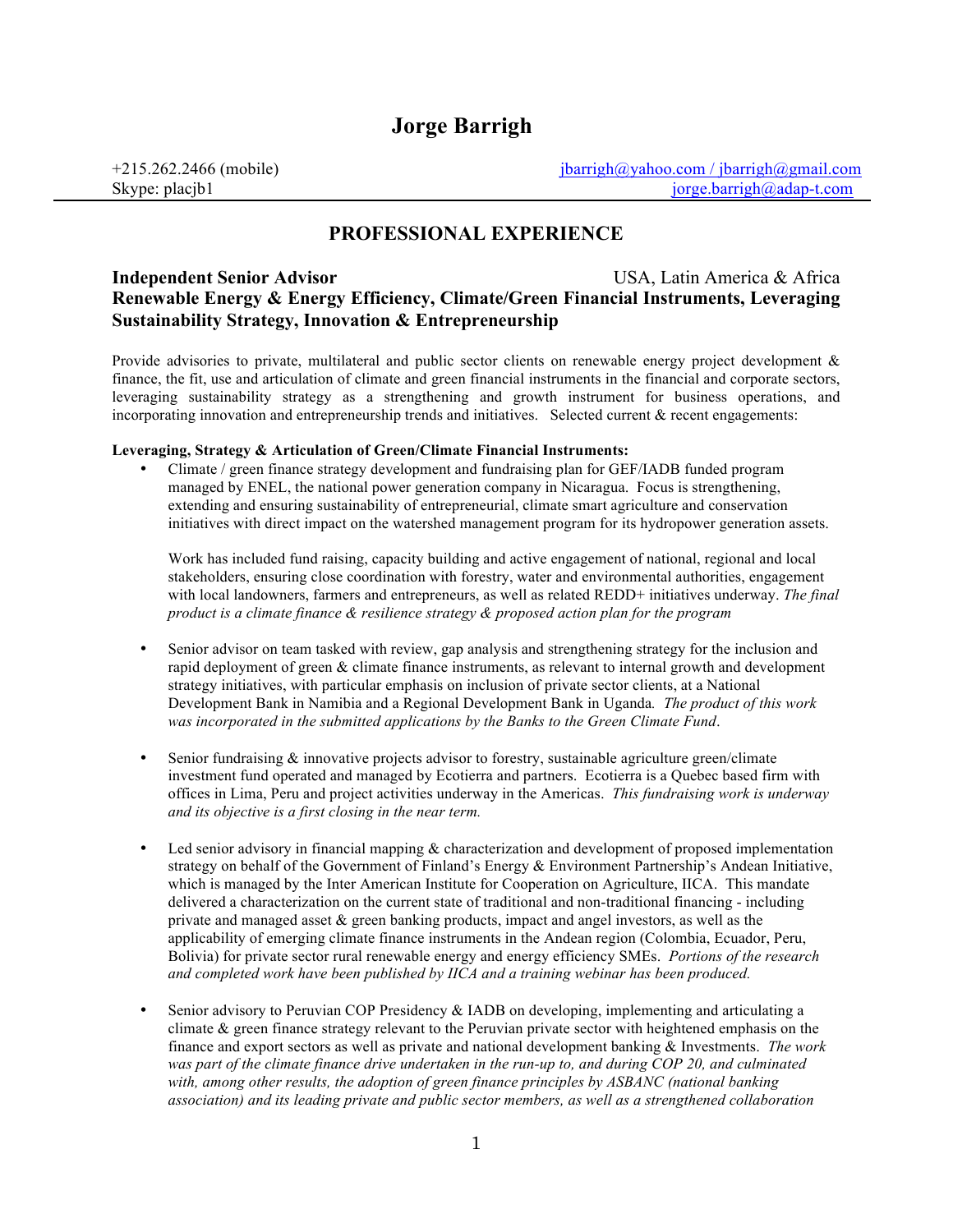*with the principles for responsible investment (PRI) initiatives underway regionally*.

#### **Project Development, Due Diligence & Financing Renewable Energy & Energy Efficiency:**

- Providing business strategy and fundraising advisory to Roatan Renewable Energy, an innovative renewable energy company based in Roatan, Honduras. *The advisory is focused on strengthening the core business, leading project finance and fundraising efforts and developing an ESCO model leveraging traditional, green and climate finance instruments while monetizing efficiency and reducing emissions.*
- Providing advisory to renewable energy project owners and developers in Guatemala, Nicaragua  $\&$ Jamaica, on financing and funding sources – including climate finance - commercial strategy, business planning, linkages with utility partners and leveraging environmental and social strengths to the project's benefit in Central America and the Caribbean (solar, wind, hydro). *The advisory is focused on supporting due diligence, and project financing engagements underway with potential partners.*
- Member of the Private Financing Advisory Network (PFAN) that provides advisory services focused on business plans and commercial and funding strategy for renewable energy projects (wind, solar & hydro) seeking investment in Central America and Caribbean, under regional clean energy investment initiatives.

### **Innovation & Entrepreneurship:**

- Provided market entry  $\&$  strategy advisory to SparkMeter, an innovative US based smart metering  $\&$ micro-grid company introducing a patented cloud-based smart meters for micro grid applications and nontechnical loss reductions in industrial, utility and rural electrification. *The product was a, characterization and proposed market entry strategy including prioritized targets & partners in Latin America for this innovative technology as well as active support on the securing of their first pilot in South America.*
- Leading advisory to Sequoia Space, a Colombian private sector aerospace company producing nanosatellites currently fundraising, restructuring and shifting market development to innovative information service for precision agriculture, conservation & watershed management, among other relevant industry applications. *This engagement is underway.*
- Leading start-up strategy advisory and fund raising for Embarkee, a Peruvian private sector startup focusing on launching and supporting a multimodal sustainable travel platform in Peru, Colombia, Mexico & Chile. *This engagement is underway.*
- On behalf of MIF/IADB, led financial and business model review, including due diligence and validation of a pilot investment in Kingo Energy, an innovative "last-mile" solar PV business introduced by a Guatemalan "pre-paid" Solar startup company addressing rural electrification in dispersed indigenous communities. *The resulting product was a due diligence & investment memorandum useful to identify impact, gaps, lessons, scalability, sustainability and replicability of the business model.*
- *.* • Innovation & Entrepreneurship advisory support to Ministry of Science & Technology in Panama for local start-ups in the fields of energy, environment, climate change, sustainability & intelligent agriculture

#### **Honors & Memberships**:

- Senior Fellow Energy & Climate Finance World Watch Institute (www.worldwatch.org)
- Board Member Latin American and Caribbean Council on Renewable Energy & Energy Efficiency (www.lac-core.org)
- Active member of the Clean Technology Initiative's Private Finance Advisory Network (http://cti-pfan.net)

| <b>Ecoressources Inc.</b>                                         | Canada        |
|-------------------------------------------------------------------|---------------|
| Vice President; Director General; Senior Advisor to the President | $2012 - 2014$ |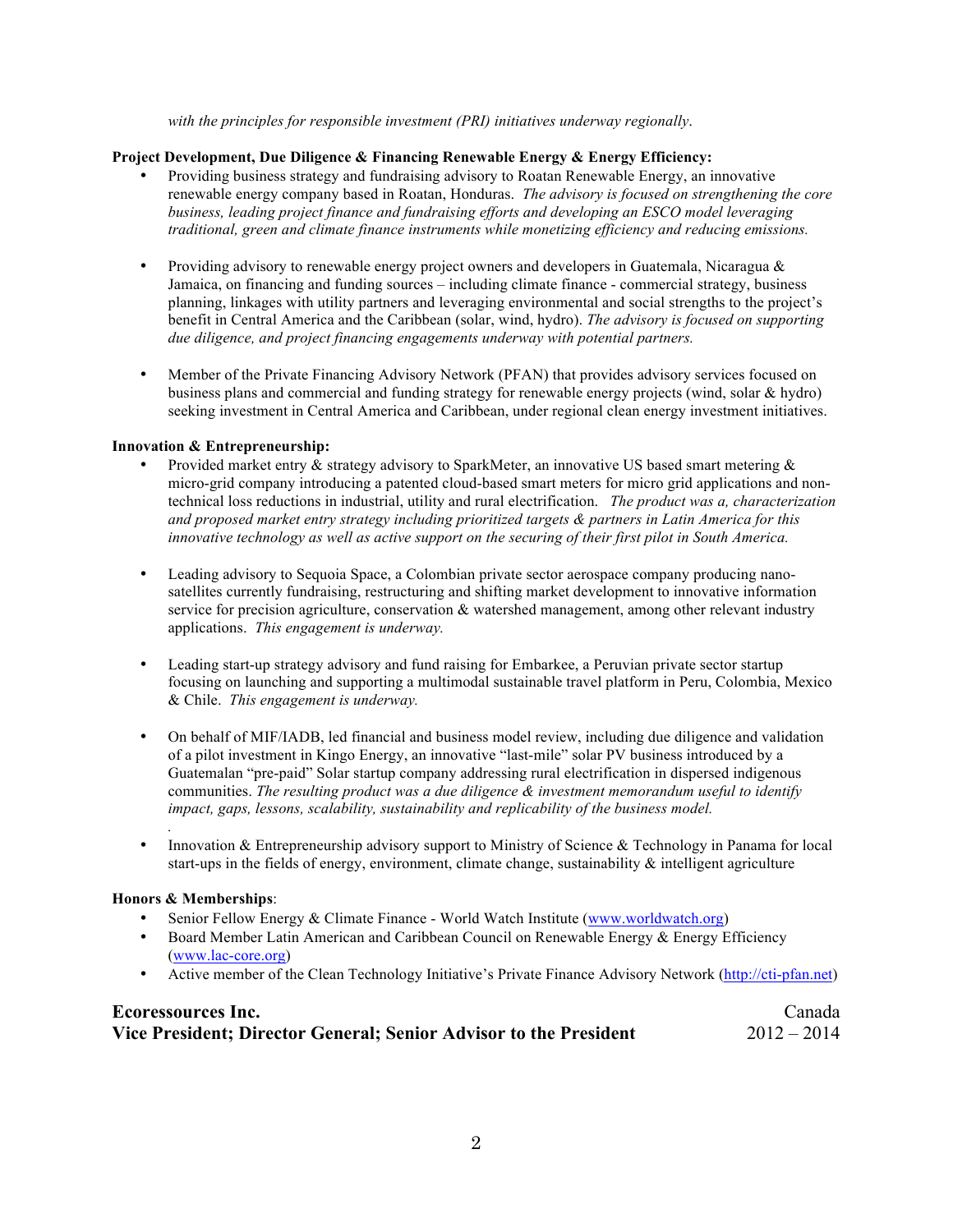Following two years as part of Ecoressources' External Board of Advisors was recruited as Vice President of the Natural Resource Economics practice of the Quebec based firm. Ecoressources is an advisory firm providing consulting services in economic analysis and climate change.

Seven months after joining was asked to become Director General (DG) and as part of a senior management team focused on restructuring the firm's core business, rationalizing its service offer, strengthen management during merger and led a Board mandated crisis restructuring & refocus/footprint reduction strategy. Following conclusion of the restructuring plan, returned to role of Senior Advisor to the President.

### **Energy, Finance, Innovation & Sustainability Consultant** Panama

 $2010 - 2012$ 

Independent Senior Advisory Services specializing in Finance, Environment, Sustainability, Energy and Innovation Strategy for international firms including:

- *Emerging Energy & Environment – a US & Brazil based Renewable Energy Private Equity Fund.* Provided leadership in fundraising, due diligence and deal origination, including development and review of investment opportunities in renewable energy/efficiency projects and environmental technologies for the fund. Led financial, regulatory and business due diligence of renewable energy investments (Hydro and Wind) in Peru, Panama, Costa Rica, Jamaica, Colombia and Nicaragua for the fund.
- *CAF – Development Bank of Latin America* Provided senior advisory on environmental markets and finance as well as renewable energy & climate funds. Was engaged to provide a report reviewing the status, performance and analysis on barriers and challenges to the effective use and implementation of green and climate financial instruments in private sector & multilateral banking in Central and South America. The final report was published by CAF.
- *CDC Climat – a French Financial Institution* Advisory on renewable energy compliance carbon offset origination, development and transaction services.

# **Natsource LLC** Panama **Managing Director, Latin America & Caribbean** 2006 – 2010

Led, originated and managed opportunities  $\&$  strategic relationships in the renewable energy / environmental technologies / carbon space in Latin America and the Caribbean for the \$1.2 Billion fund under management by the company in New York and London.

Focused on regional business development and transactional strategy for the fund as well as project origination & review, transaction development, structuring and negotiations, in close coordination with compliance and investment fund managers in London and New York.

On behalf of the company, originated and managed internal relationships with institutional, public policy and commercial actors in the region. Represented the funds as speaker in international events on renewable energy finance, environmental markets and carbon finance.

| <b>CAF</b> – Development Bank of Latin America            | Venezuela     |
|-----------------------------------------------------------|---------------|
| <b>Fund Manager/Senior Executive Environment Division</b> | $2001 - 2006$ |

• *Coordinator, Latin American Carbon Program:* Led the transition and repositioning of a capacity building & technical assistance program into a financing partner for power and infrastructure lending units at the Bank, extending and strengthening the Bank's brand towards environmental business initiatives on Carbon, Energy Efficiency and Renewable Energy Finance.

*During nearly six year term leading the carbon program (PLAC in Spanish), actively led the internal*